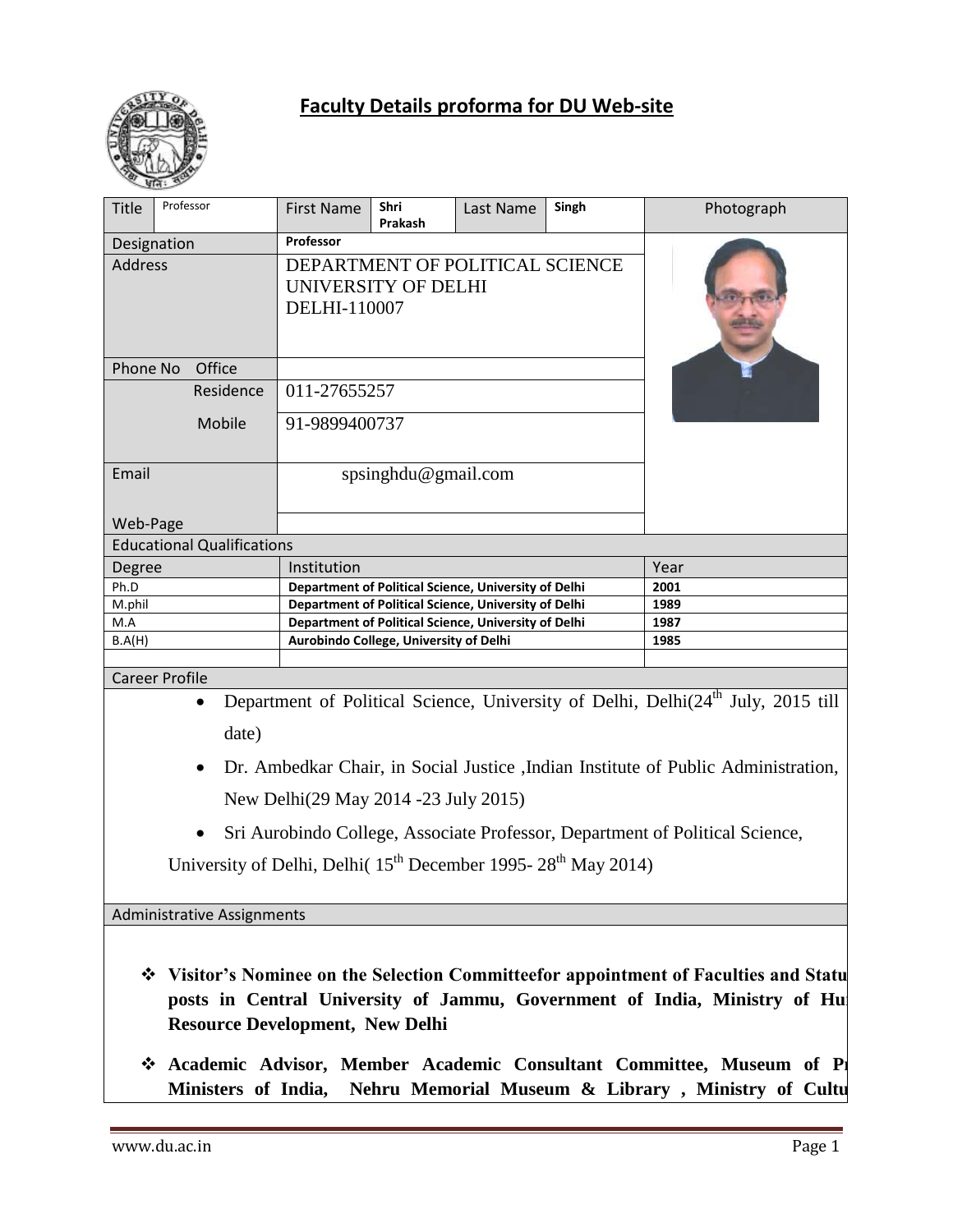**Government of India, New Delhi**

**Member, Committee, UGC regulations on Minimum Qualifications for Appointment** Teachers and other Academic staff in Universities and Colleges and Measures for **Maintenance of Standard in Higher Education, University Grants Commission, Mini of Human Resource Development, Government of India, New Delhi**

**(ReportSubmitted)**

- $\div$  UGC Nominee, Local Programme and Management Committee (LPPMC) in Hu **Resource Development Centre, Deen DayalUpadhyay Gorakhpur Univer Gorakhpur, UP**
- **Member, Academic Council, Jawaharlal Nehru University (as VC Nominee) New D (May 2018---)**
- **Member, Special Centre for Disaster Research , Jawaharlal Nehru University(J New Delhi,(May 2018--)**
- **\*** Member, Experts Committee / Selection Committee, Indian Council for Cult **Relations, Azad Bhawan I P Estate, New Delhi**
- **Member, Academic Audit Committee of MHRD (Govt. of India) to Audit Central Universities. Govt. of India.( Report Submitted )**
- **Member , Fact finding Committee, Amareshwar Degree College, Aurad, Bidar, Karnataka, University Grants Commission ,( South Western Regional Office ) Bengaluru. ( Report Submitted)**
- **Member, Department Advisory Board, Department of Education in Social Sciences, NCERT, New Delhi ( Nov. 2017-Nov. 2020)**
- **Member, Special** Fact Finding Committee for Allahabad University, Ministry of Human Resource Development, Government of India. New Delhi ( Report Submitted)
- **Member,** NAAC, Peer Review Committee, UGC, New Delhi.
- **Chairman,** Governing Body, (University Representative)Zakir Husain Delhi College, (Morning & Evening College) University of Delhi, Jawaharlal Nehru Marg, New Delhi.
- **Member, Governing Body, Daulat Ram College( University representative) University of Delhi, Delhi 110007**
- **Member,** Advisory Committee, JNIAS, Jawaharlal Nehru University JNU, New Delhi.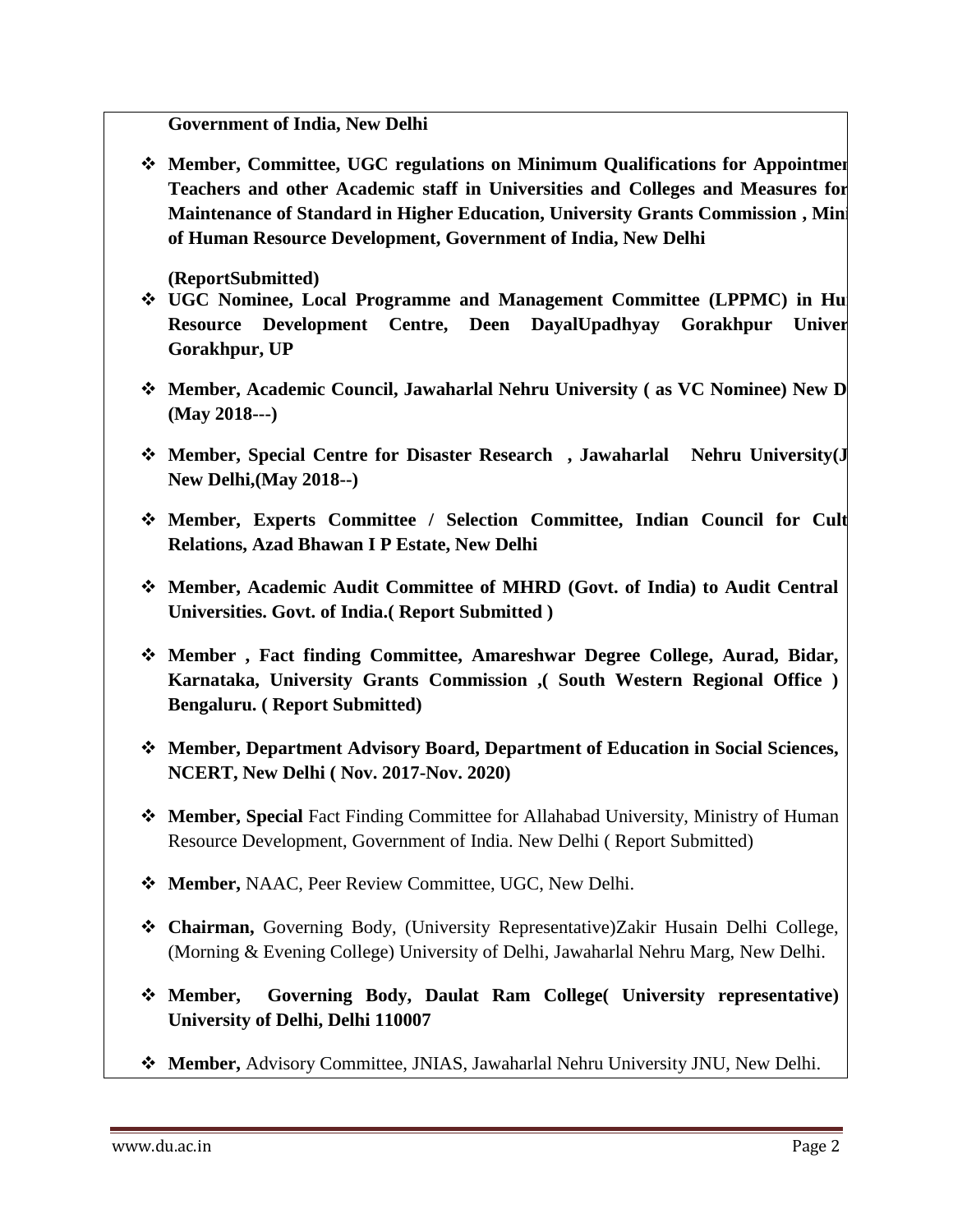- **Chair Professor,** Dr. Ambedkar Chair in Social Justice at Indian Institute of Public Administration, New Delhi (29 May 2014 – 23 July 2015).
- **Director,** Advance Professional Programme in Public Administration**(APPPA)**,Indian Institute of Public Administration, New Delhi(April 2015–July 2015).
- **Member, Board of Control to Governors,** 41st Advance Professional Programme in Public Administration (APPPA), Indian Institute of Public Administration, New Delhi(10 April 2015 –July 2015).
- **Member, Board of Examiners,** 41<sup>st</sup>Advance Professional Programme in Public Administration (APPPA), Indian Institute of Public Administration, New Delhi (10 April 2015 –July 2015).
- **Convener, Curriculum development committee,** 41st Advance Professional Programme in Public Administration (APPPA), Indian Institute of Public Administration, New Delhi,( April 2015 – July 2015).
- **Programme Co-coordinator, Advance Management Programme for Bangladesh Civil Services Officers,** 19 May—June12, 2015, Indian Institute of Public Administration (IIPA), New Delhi
- **Member, Planning Boardas Nominee of MHRD, Government of India, New Delhi,**  BabasahebBheemraoAmbedkar Central University, Lucknow, UP.
- **Member, Advisory Board,**Department of Public Administration, Babasaheb Bheemrao Ambedkar University, Lucknow, U.P.
- **Member, Academic Council, VC Nominee,** Dr. Hari Singh Gaur Central University, Sagar, M.P. (2016—2019).
- **Member, Expert Committee,** ICSSR, New Delhi.
- **Expert, Commission for Scientific Technical Terminology**, Glossary making committee for Political Science, **Ministry of Human Resource Development**, Government of India, New Delhi, July 2011 – Nov. 2015.
- **Expert, Commission for Scientific Technical Terminology**, Committee on Fundamentals of Political Science, **Ministry of Human Resource Development**, Government of India, New Delhi, July 2011- March2016.
- **Expert & Examiner**, Center for Federal Studies and Post Graduate Diploma in Human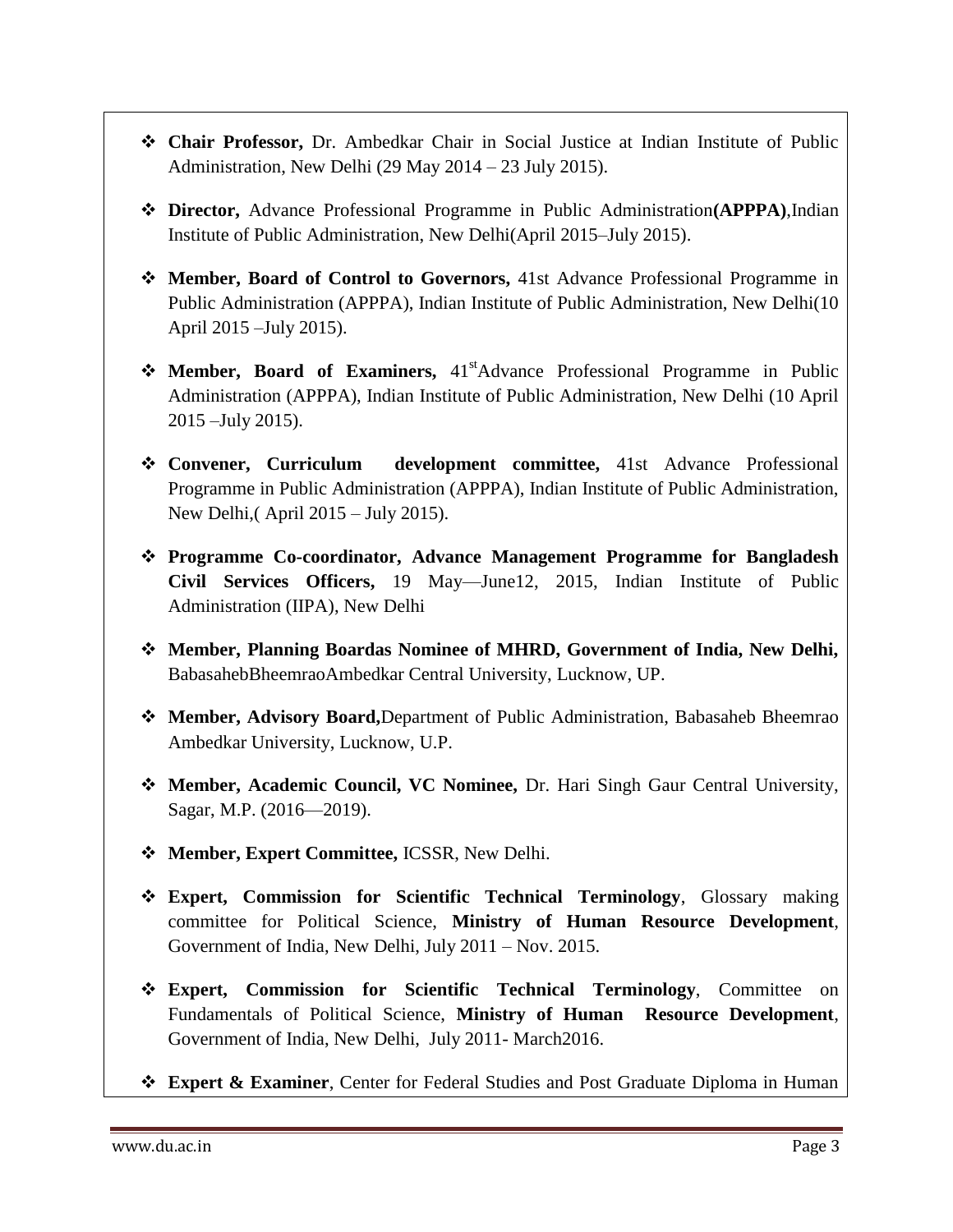Rights, JamiaHamdard, (Hamdard University) Hamdard Nagar, New Delhi (from 2011till date.

Areas of Interest / Specialization

- Ancient & Modern Indian Political Thought
- Social Exclusion, Social Inclusion
- The Philosophy of Dr. B. R. Ambedkar
- Issues of Social Justice and Inclusive Growth.
- Empowerment, Reservation and Affirmative Action
- Nationalism and Secularism.
- Environmental Education, Vedic Ecology and Value Education

#### Subjects Taught

- Themes in Indian Political Thought
- Culture and Politics in India
- Interpreting Modern India
- Social Conservatism in India

#### Research Guidance

 **MPhil** : Two Students ( APPPA Course 2014-15), Indian Institute of Public Administration

1- **Use of Air Power in Fight Against Naxalism;** Group Capt, A K Srivastva, 2014-

2015, Advance Professional Program in Public Administration(APPPA), Indian Institute of Public Administration, New Delhi

2-**An Evolution of UN Doctrine on Robust Peacekeeping Operations**; Brig. Gajinder Singh, 2014-2015, Advance Professional Program in Public Administration( APPPA), Indian Institute of Public Administration, New Delhi

3- **Social Transformation in Bihar Under the Regime of Karpoori Thakur;** Satya

Prakash Singh,2015-2017, Department of Political Science, University of Delhi, Delhi

4-**Jayprakash Narayan Aur Ram Manohar Lohiya ke Sandharbh main Upashrit,** 

Department of Political Science, University of Delhi, Delhi

5- Uniform Civil Code: Post Sahbano Case, Department of Political Science, University of Delhi, Delhi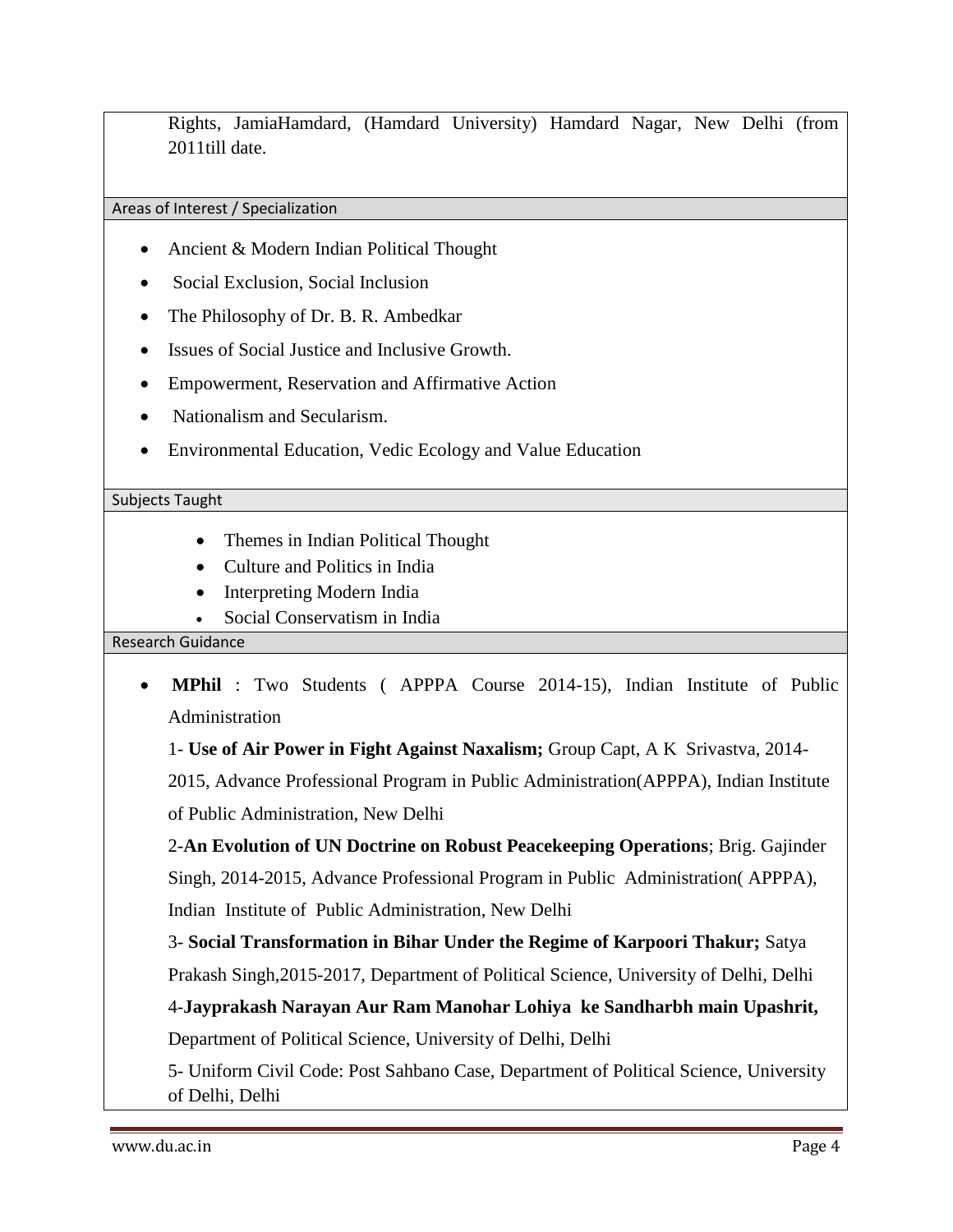6- Making of Indian Constitution: A Thematic study of Sardar Patel"s Contribution, Department of Political Science, Delhi University, Delhi

### **Research Advisor:**

• Department of Modern Indian Language for Ph.D on "Portrayal of Partition in Hindi  $\&$ Sindhi Short Stories" 2013

**Ph.D.:**Currently**Seven**Students of Department of Political Science, University ofDelhi, Delhi:

1- **An Analytical Study of Bankim Chandra Chattopadhyaya Idea of Nationalism.**

**2- Enciphering the Aggrandizement of Nationalism in India Post 21st Century.**

**3- Understanding Environmental Governance: A Case study of Delhi Govt. Solid Waste Management from 1991 -2011.**

**4- The Norms in World Politics: A Study of the Role of Socialist Norms in post Soviet Era. (submitted)**

**5- Student Politics in India: Post 1990s Trends and Challenges.**

**6- Bharat Mein Jativa Vikas ke Madhya Antahsambandh: Uttar Pradesh ke** 

**Grameen Auraiya evam Shahri Sonbhadra Jilye kaTulnatmak Adhyayan**

**7-Reclaiming Indigenous Subjectivity of Nature in the Politics of Environmental Knowledge: a Study of Bhumij Tribe of Jharkhand**

#### Publications Profile

### **Publications**

#### **Authored Books:**

- ‗*Dr. Ambedkar on Minorities'*; First India Foundation, New Delhi, 2005, ISBN-No-81- 89072-08-0,
- *Dr. Ambedkar: Alpsankhyak Prashna Evam Samvaidhanic Pravdhan*; Anamika Publisher and distributers Pvt. Ltd. New Delhi, 2015, ISBN no-978-81-7975-696-6,
- *Chakravarti Rajgopalachari: Vyaktitva Krititva evam Vichar*; Shree Natraj Prakashan, Delhi,2015, ISBN no- 978-93-81350-81-2

#### *Edited books*

**Politics for a New India: A Nationalistic Perspective; Rupa Publications India Pvt. Ltd. 2018, New Delhi**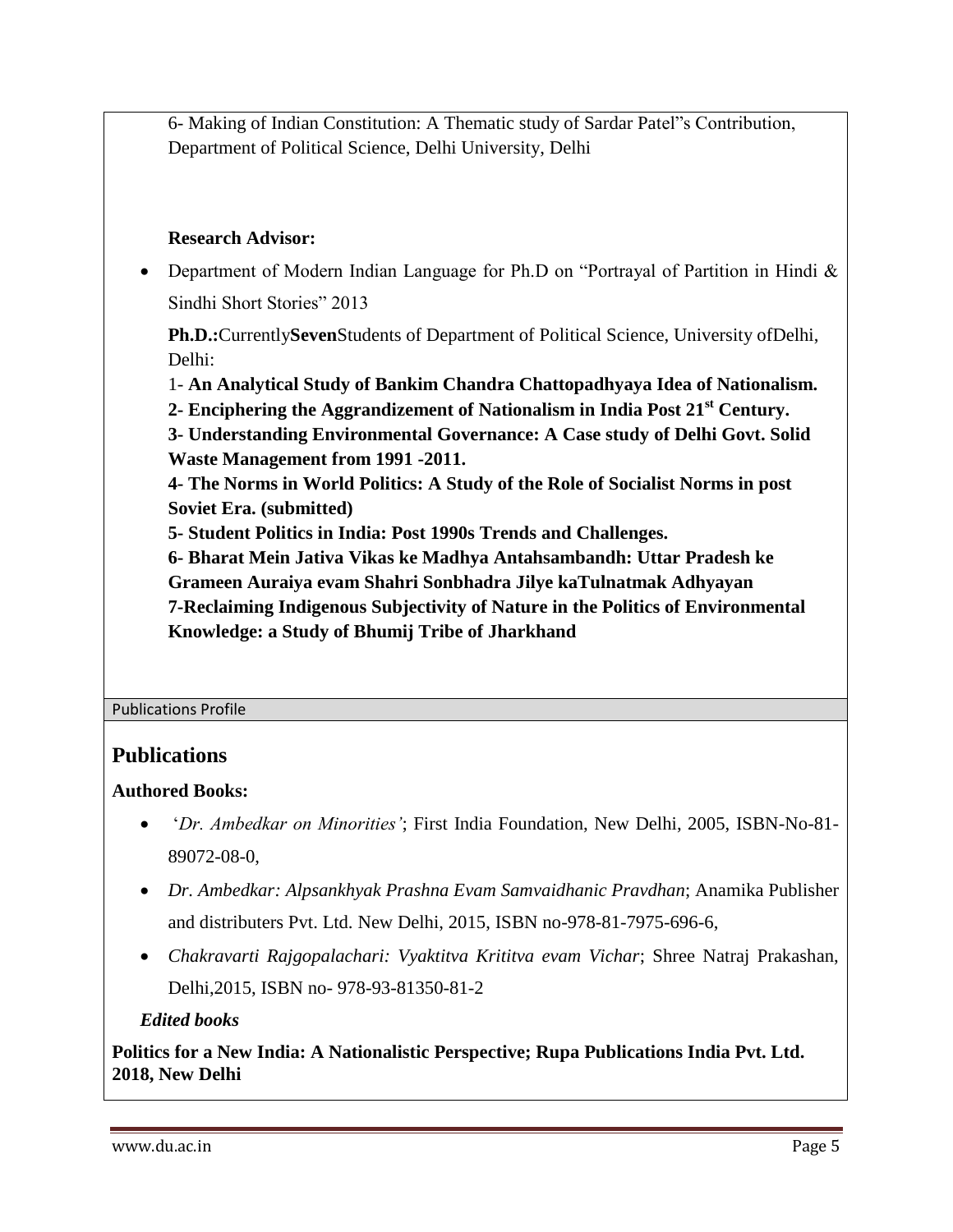### **Co-Edited books:**

- Proceedings, ‗*Energy Challenges of 21st Century; bio-fuel a solution*'; Kalyani Publishers, New Delhi,2003, ISBN No 81-272-1368; 3.
- *Cultural Nationalism: The India Perspective*, Globus Press, Delhi, 2015, Vol.-1, ISBN No-978-93-82484-073
- *Cultural Nationalism: The India Perspective*, Globus Press, Vol. 2, New Delhi, 2015, ISBN No-978-93-8579-970.
- *Harijan Dalit and Beyond*; Alka Publication, Delhi,2015, ISBN No-978-93-81434-15-4
- *Kartavya Nistha Karamyogi: Dr. Bheem Rao Ambedkar*, Manak Publicatios and Pvt. Ltd. and Indian Institute of Public Administration (IIPA), New Delhi, 2015., ISBN No-978-81-7831-378-3.
- *Dr. Ambedkar on Social Justice: Legal Political & Social Land Scape*, Manak Publications and Pvt. Ltd. and Indian Institute of Public Administration ( IIPA), New Delhi , 2015s
- *Dalit Agenda for 21st Century*; Globus Press ,New Delhi,2015, Vol. No-1,ISBN. NO. 978-93-85379-98-7
- *Dalit Agenda for 21st Century*; Globus Press ,New Delhi,2015, Vol. No-2, ISBN No-978-93-85379-99-4
- Tilak`s Nationalism and Swaraj in Indian Political Thought Themes and Thinkers; Himanshu Roy , MP Singh, Published by Pearson India Education Service Pvt. Ltd.Noida

Forthcoming Book;

 Deendayal Upadhayay Ka Rajnitic Darshan ; ek Vishleshan ; Indica Publishers, New Delhi

#### **Articles in Magazines & Journals**

*Nagric Samaj Evam Prajatantra*, Lok Prashasan, Research Journal of Indian Institute of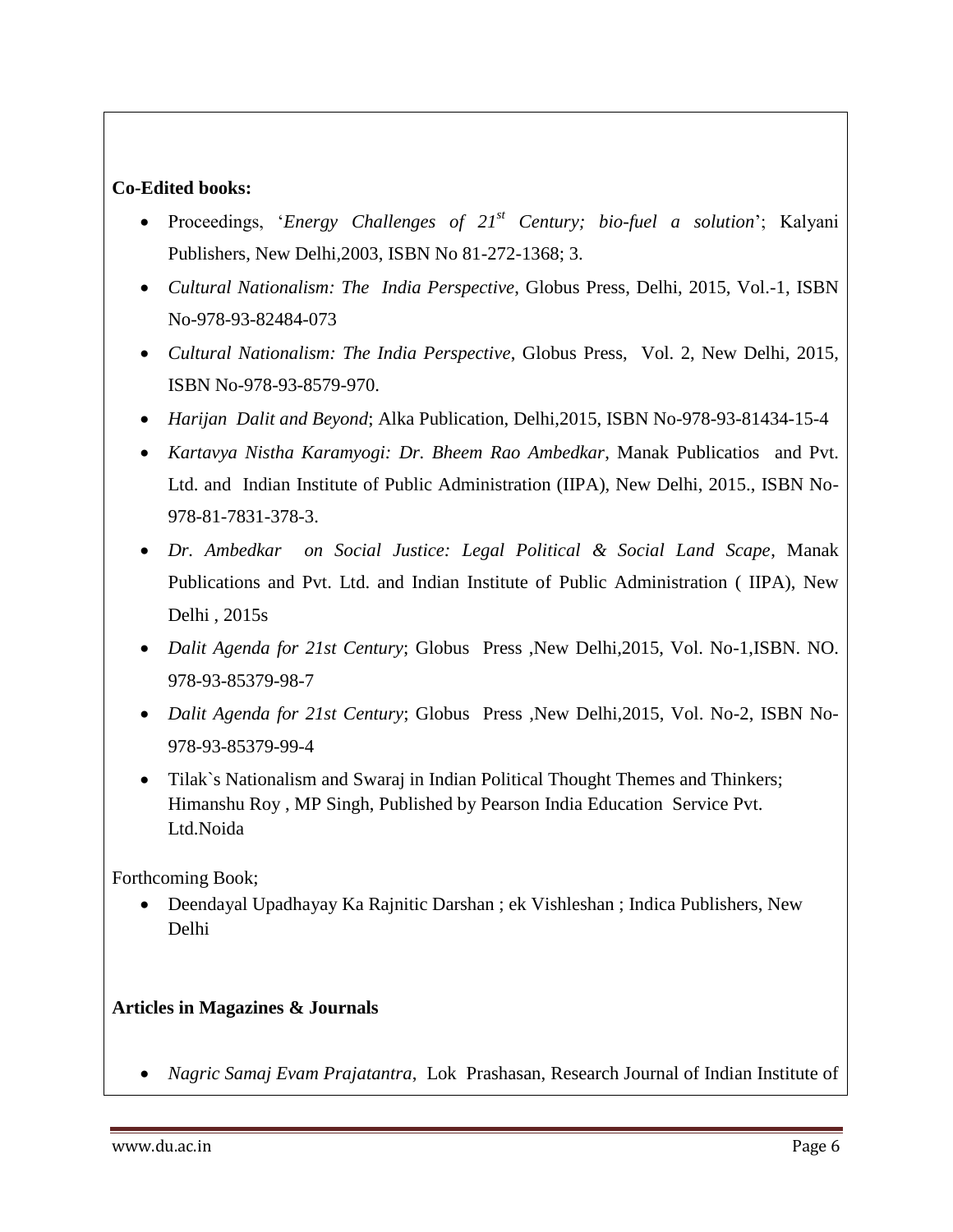Public Administration(IIPA), New Delhi, Year 6, issue 2, July-Dec. 2014, ISSSN-22492577,Pages 259-269.

- *Cultural Nationalism of Pandit Deendayal*, India Foundation Journal, Published by India Foundation, New Delhi,Vol.2,Issue No-2, March 2014, ISSN 2347-1522,Pages 22-28.
- *Pracheen Bhartiya Darshan Avam Shabd Bodh*, Gyan Garima Sindhu, Joint Issue 43-44 July-Dec 2014, Commission for Scientific and Technological terminology (CSTT), Ministry of Human Resource Development (MHRD),(Department of Higher Education), Publication, New Delhi. ISSN 2321-0443
- *Tilak's Concept of Nationalism*; The Indian Journal of Political Science Vol. LXXV. No. 2, Page 255-264, April-June, 2014.ISSN OO195510, Merrut,UP.
- *Ekatma Manav Darshan: Ek Vishleshan*; Bhartiya Rajniti Vigyan Sodh Patrika, Year 6, issue-1, Jan-Jun-2014, Page 57-74, ISBN No-2229-452, Merrut,UP.
- *Social Inclusion: Government Policies Gaps and Remedies*; Bihar Journal of Political Science Vol.-IV, No-1 Jan –June 2015, Pages 71-105,ISSN2277-422X Patna, Bihar
- *Lal Bahadur Shastri Evam Loksevak Samiti' Bhartiya Rajnitik Vigyan*, Sodh Patrika, year 7, issue 1, Jan-June,Pages 83-90, 2015,ISSN 2229-452X
- *Concept of Rajdharma in Adikavya Ramayana and Mahabharta*; Indian Journal of Public Administration(IIPA) New Delhi, Jan-March Vol LXI No-1 Page 132-138, 2015
- *Dr. Ambedkar: Dharma Evam Samaj Drishti*, Lok Prashasan, Half Yearly research Journal of Indian Institute of Public Administration (IIPA),Jan – JUNE 2015, Year 7,Issue 1, Pages 1-13,ISSN 2249-2577, New Delhi
- *Dr. Ambedkar on Religion: The Contemporary context, in world focus, Special issue Dr.* B. R. Ambedkar & Social Justice: A National & Global Perspective, World Focus, April 2013, Vol. XXXIV, page 56-63, Delhi. ISSN: 2230-8458.
- *Changing dimension of social justice in the New Global era: India experience*, page 437- 440, Journal of National Human Right Commission India, Vol 13,2014 ISBN No-0973- 7596, National Human Right Commission ,New Delhi. (Book Review)
- *Dr. Bheem Rao Ambedkar ki Rajnitik Evam Samajik Dristhi*; Bihar Journal of Political Science, Half Yearly, Issue-2, Year 4, July- Dec. 2015, ISSN 2277-422X, pages 85-96, Patna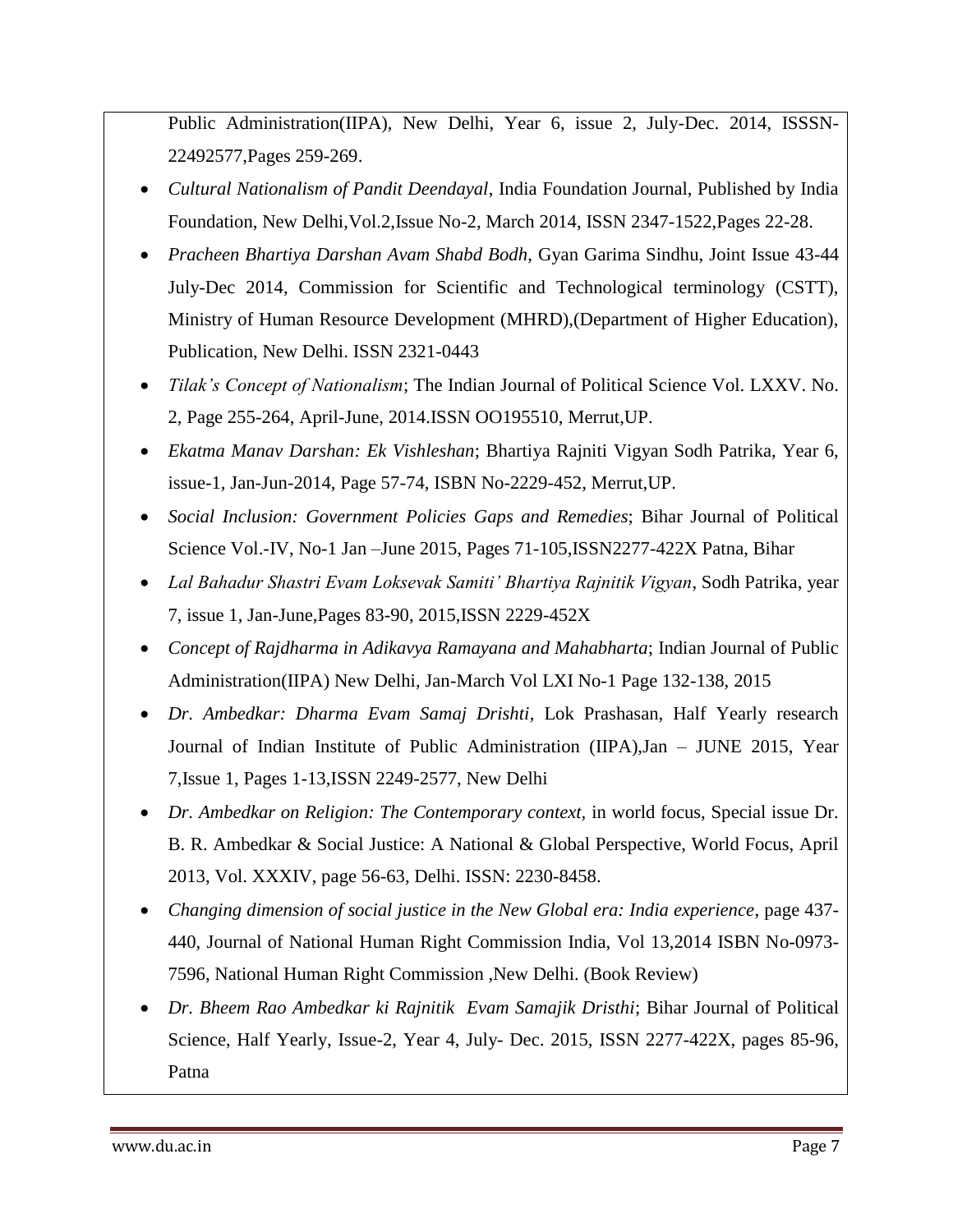#### **Popular Writings in Periodicals and Magazines**

- ‗*Vedanta Evam Paryavaran Santulan'*; PanchtatvaDarshan, July, 2001, New Delhi
- *Samvaidhanic Pravdhan*, PanchtatvaDarshan, July-Sept. 2004
- *Kyoto Taap Sandhi: Ek Kadam Aur*, PanchtatvaDarshan, October-December 2004, New Delhi
- *'Communication for Sustainable Development,* Panchtatva Darshan, January March, 2005, New Delhi
- *Sanskriti Evam Samaj' Samajik Nyay* Published by Ambedkar Foundation, Government of India, New Delhi
- *Paramparic Gram*, PanchtatvaDarshan, July-September, 2004, New Delhi
- *NadiyokaBahuaayamiUpyog*, PanchtatvaDarshan, October-December, 2004, New Delhi
- *Kota Socha tha Khota nahi Panchjanya*, special issue April 2015, New Delhi Page 61- 63.
- *Dr Amedakar on Nation and Nationalism*, April 2016, Organiser, New Delhi.
- *Dr Amedakar Rashtra evam Rashtrawad*, Panchjanya, New Delhi.
- *Uvavon ke Deen Dayal, Kamal Sandesh*, feb. 2016, New Delhi
- *Dr. Shyama Prasad Mukherjee : Ek Shiksha Vid: Nand Kishore Garg, Published ByNBT, New Delhi, ( Book Review)* Panchjanya, Aug, 2017
- *Ek Rashtra ek Chunav : ek Vyavharic Vivechan, March 2018, Panchjanya, New Delhi*
- *Dr. Ambedkar ke Vicharon Ki Vartman Samay Me Prasangikta, Aprii 2018, Panchjanya, New Delhi*

Conference Organization/ Presentations (in the last three years)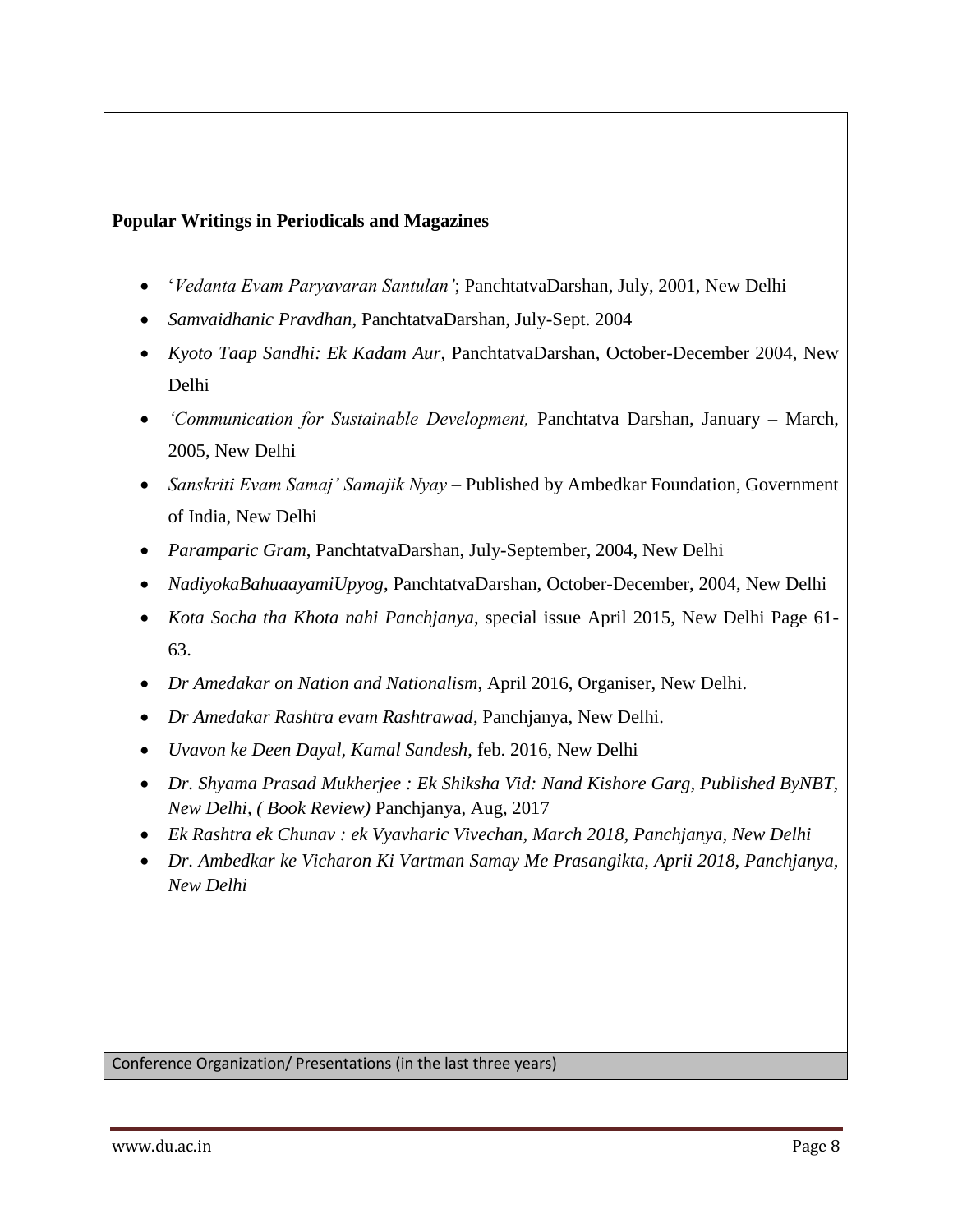#### **International**

- 2nd International Conference on Dhamma Dhamma, Nature Source and Relevance of Dharma-Dharma Traditions ,Paper presented on Concept of Rajdharma in Adikavya, 28 February- 2 March 2014, organized by Sanchi University of Buddhist- Indic Studies at Bhopal, Madhya Pradesh
- International Seminar of All Inclusive Thought of Dr. B.R. Ambedkar, Paper presented on Economic Policies of Dr B.R. Ambedkar and Social Inclusion,16-17 April 2015, Organised by Department of Political Science, BHU, Varanasi.
- 3rd International Conference on Dhamma-Dhamma, Harmony of Religions,Welfare of Humankind,24-26 October 2015,organized by Sanchi University of Buddhist- Indic Studies at Indore, Madhya Pradesh
- International Conference on Gandhi and the Contemporary World, Lecture delivered on "A Quest for Social Justice in Gandhian Perspective", organized by ZHC, DU, Gandhi Study Circle, February 24-25 2016.
- International Seminar on "Dr. Ambedkar's Global Vision: The Emerging Knowledge Society in 21st Century, Paper presented on "Dr. Ambedker and Urbanization", B.B.A Central University Lucknow, 7-9 March 2016

### **National:**

- National Seminar on "Integral Humanism" organized by India Foundation at IIPA,Oct.2015, New Delhi
- ―BhartiyaRajnitikChintanparamparaevamShabdbodh‖,RashtriyaSangoshthi, Vaigyanik Takniki Shabdawali Ayog, Magadh Mahila College, Patna, December 2013
- National Seminar on "Sustainable Development", P.G. College, SheoPur, Madhya Pradesh, March 22-23, 2014
- National Seminar on "Dalit Issues" organized by Kabir Ke Log at Patna (Bihar) Dec. 1, 2014
- National Seminar on Constitution and Governance, organized by Sindhi Development Council, Lucknow, June, 17-18,2014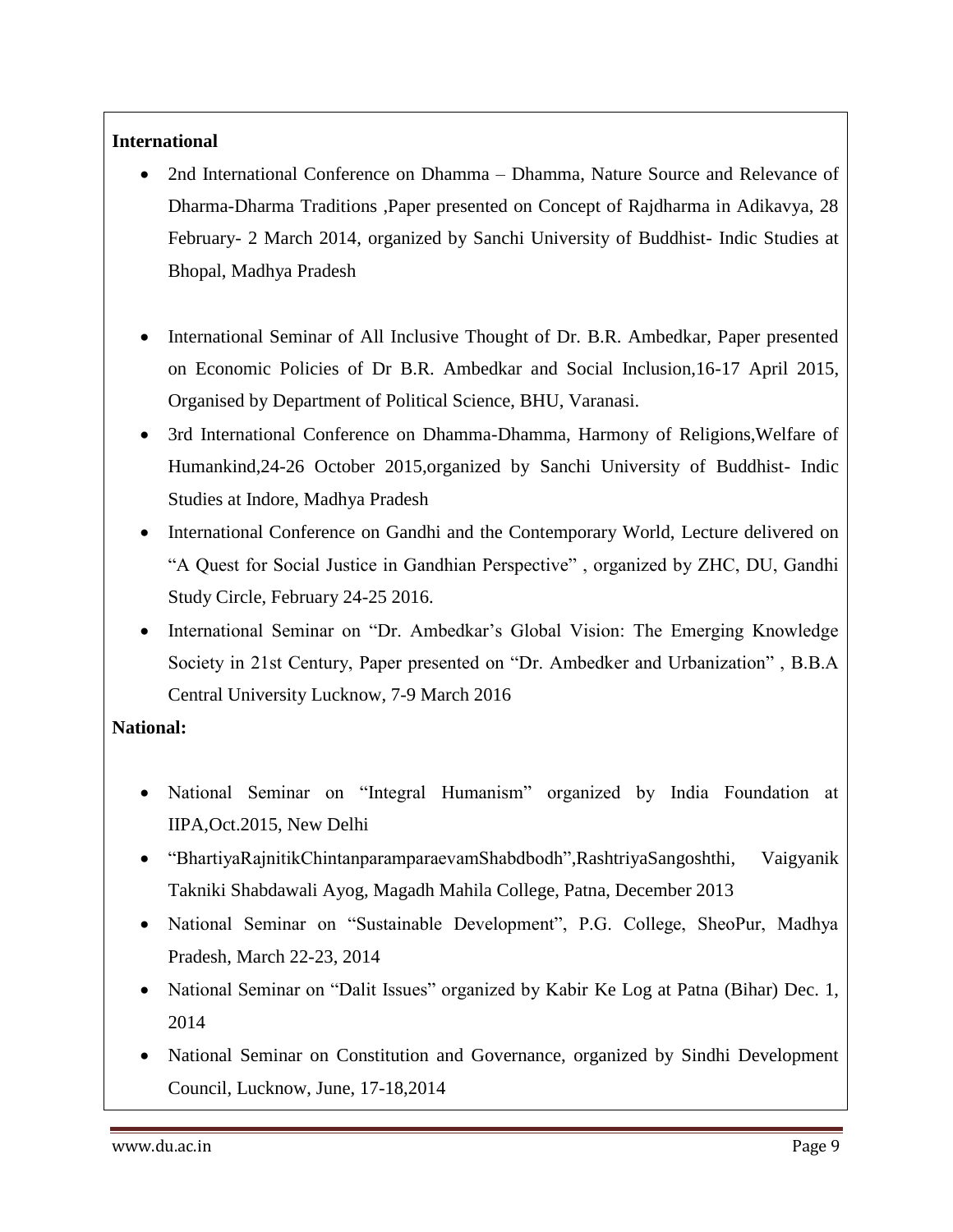- National Seminar on "Conditions of Dalit in Bihar" organized by Department of Sociology, Patna University March, 20-21, 2015
- National Symposium on "Sardar Patel" organized by Dr. B. R. Ambedkar Central University, Lucknow, Oct. 31,2014
- National Symposium on Manniya Kanshiram Memorial Lecture" at Meerut organized by Kanshiram ShodhPeeth, March, 15,2015
- "Dr. Rajendra Prasad Memorial Lecture" at Ethiopia Cultural Centre organized by Deshdharm Society,Dec. 3, 2014, New Delhi
- Orientation Programme, lecture on "Governance in Ancient India", CPDHE, University of Delhi,Nov, 17,2014,
- Lecture delivered on "Indian Constitution and Preamble" on the Occasion of Constitution day, organized by Kalindi College on November 25, 2015.
- Lecture delivered on "Pandit Deendayal Upadhyaya's Integral Humanism", in National Seminar organized by the Department of Philosophy, University of Delhi and ICPR, New Delhi, 13 March 2016.
- Lecture delivered on "Vedic Research Methodology" in National seminar on "The Reading of Social Science and Political Philosophy" organized by C.C Singh University, Meerut & IPSA, 14 March 2016.
- Lecture delivered on Vedic Research Methodology to study Indian Political Thought; Workshop on Research Methodology organized by GND Khalsa College,Dev Nagar, New Delhi New Delhi on March 26, 2016.
- Lecture delivered on "Make in India & Make India" in the National Seminar on "Make in India: Politics and Challenges" organized by Zakir Hussain Evening College, 29-30 March 2016.
- Valedictory Address on "Ancient India and Soft Power", National Seminar on Soft Power, organized by Central University of Jharkhand on April 12, 2016.
- Valedictory Address on "Dr. Ambedkar Memorial Lecture" at Dr. Hari Singh Gour Centrality University, Sagar, MP on April 14, 2016.
- Valedictory Address on "Dr. B.R. Ambedkar 10th Memorial Lecture", organized by Dr. B.R. Ambedkar College, University of Delhi on April 16, 2016.
- Lecture delivered on "Beyond Reservation" organized by Shaheed Bhagat Singh College, Department of Political Science, University of Delhi on 25<sup>th</sup> Nov, 2015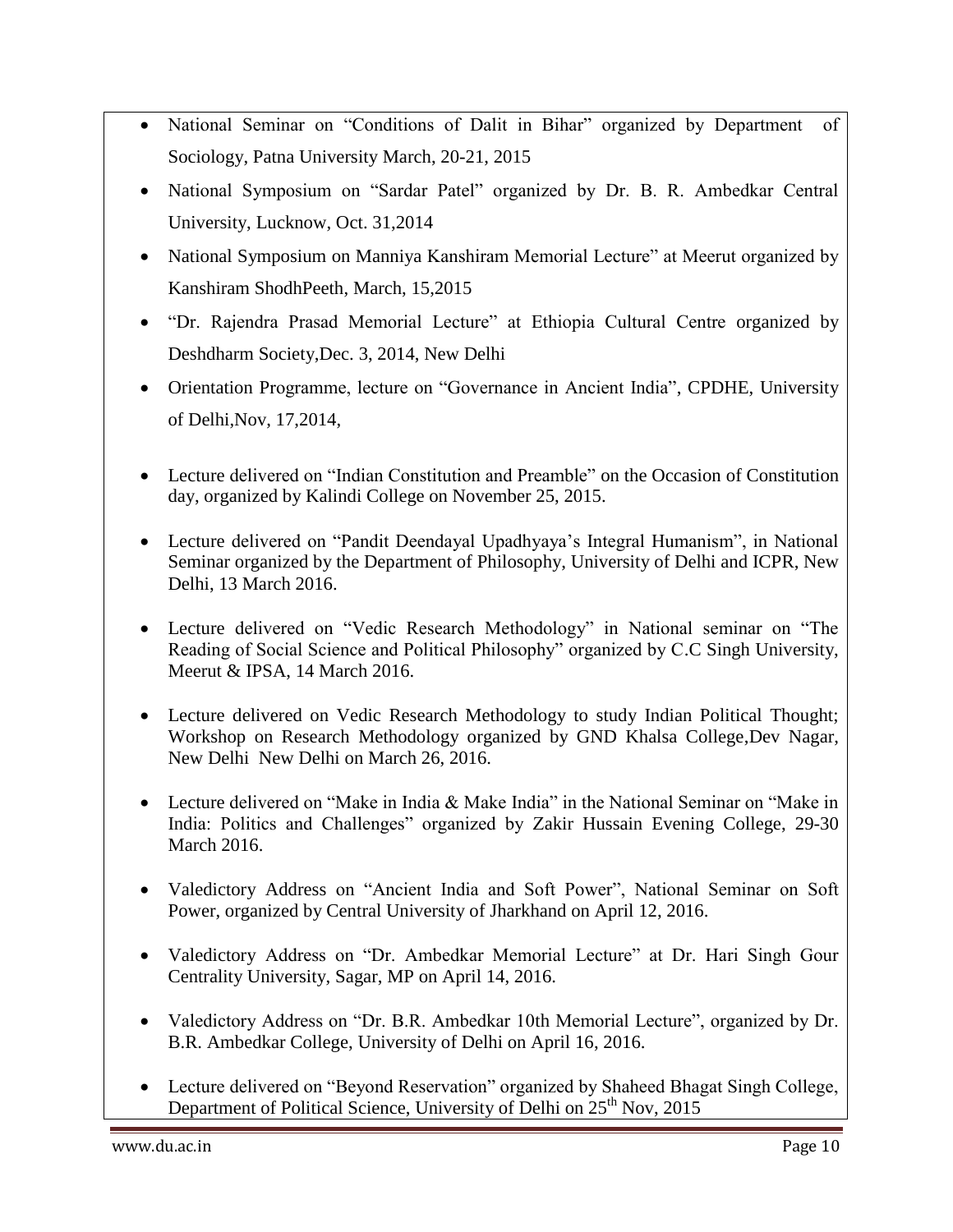- Key Note Address, Lal Bahadur ShastriMemorial Lecturer on Oct. 03, 2016 organised by Nehru Memorial Museum and Library, Teen Murti and Lal Bahadur SmritiNyas, New Delhi.
- Lecture on Pt. DeenDayalUpadhyaya's Economic philosophy, at Indian Institute of Public Administration New Delhi 0n Nov. 19, 2016 organized byDepartment of Political Science, CCU, Meerut,UP.
- Presented a paper on Concept of Rashtra and Nationalism in India,at Gandhi Smriti and Darshan, New Delhi, organized by Mahatma Gandhi Anterrashtriya Hindi, VishwavidyalyaWardha,Nov. 25, 2016.
- Valedictory Address, National Seminar on Modi Doctrine at JNU, New Delhi, organized by Shaheed Bhagat Singh College, University of Delhi, Delhi, Oct. 25,2016.
- Key Note Address on Federalism and article 356 and its Impact on Indian Politics, Book release function, Dept. of Pol. Sc. ,University of Delhi, Delhi, Nov. 30,2016.
- Key Note Address, National Workshop on Research Methodology sponsored by UGC at G N D Khalsa College, New Delhi on Jan. 13, 2017.
- Valedictory Address on Research Methodology in Ancient Indian Literature,Vansthali University, Rajasthan, Jan. 21,2017.
- Keynote Address, on Pandit Deen Dayal Upadhyaya,organized by India Foundation and Young Thinkers Chennai , Chennai , February 11, 2017.
- Keynote Address on Research Methodology of Social Sciences, Dept. of Political Science, BHU/ICSSR, Varanasi, UP. March 1, 2017.
- Valedictory Address, on Status of Political Thought in South Asia, Amity University/ICSSR, Noida, UP, March 29, 2017.
- Lecture on Research Methodology of Indian Classics, DCRC, Delhi University /ICSSR, New Delhi, May 18,2017.
- Keynote Address , on Terminology and Dictionary Making, organized by CSTT, New Delhi and Jamia Millia Islamia University, New Delhi. 03 July 2017
- Keynote Address, Status of Gandhi in Indian Political Thought ,,organized by Faculty of Social Sciences BHU at BHU, UP, 08,July 2017
- Lecture on New Education Policy, Dr. B R Ambedkar University of Social Science, Mahu ,Indore( M P) Organized by BRAUSS and Committee on New Education Policy , 08 August 2017
- Paper Presented on One Nation One Election in India: a Historical Perspective, Organized by Rambhau Mahalgi Prabodhini, Mumbai and ICSSR New Delhi at Mumbai,January, 21-22,2018
- Valedictory Address on Partition of India its Impact on Language and Literature, organized by Department of English, Kirori Mal College, University of Delhi, New Delhi, February 07,2018,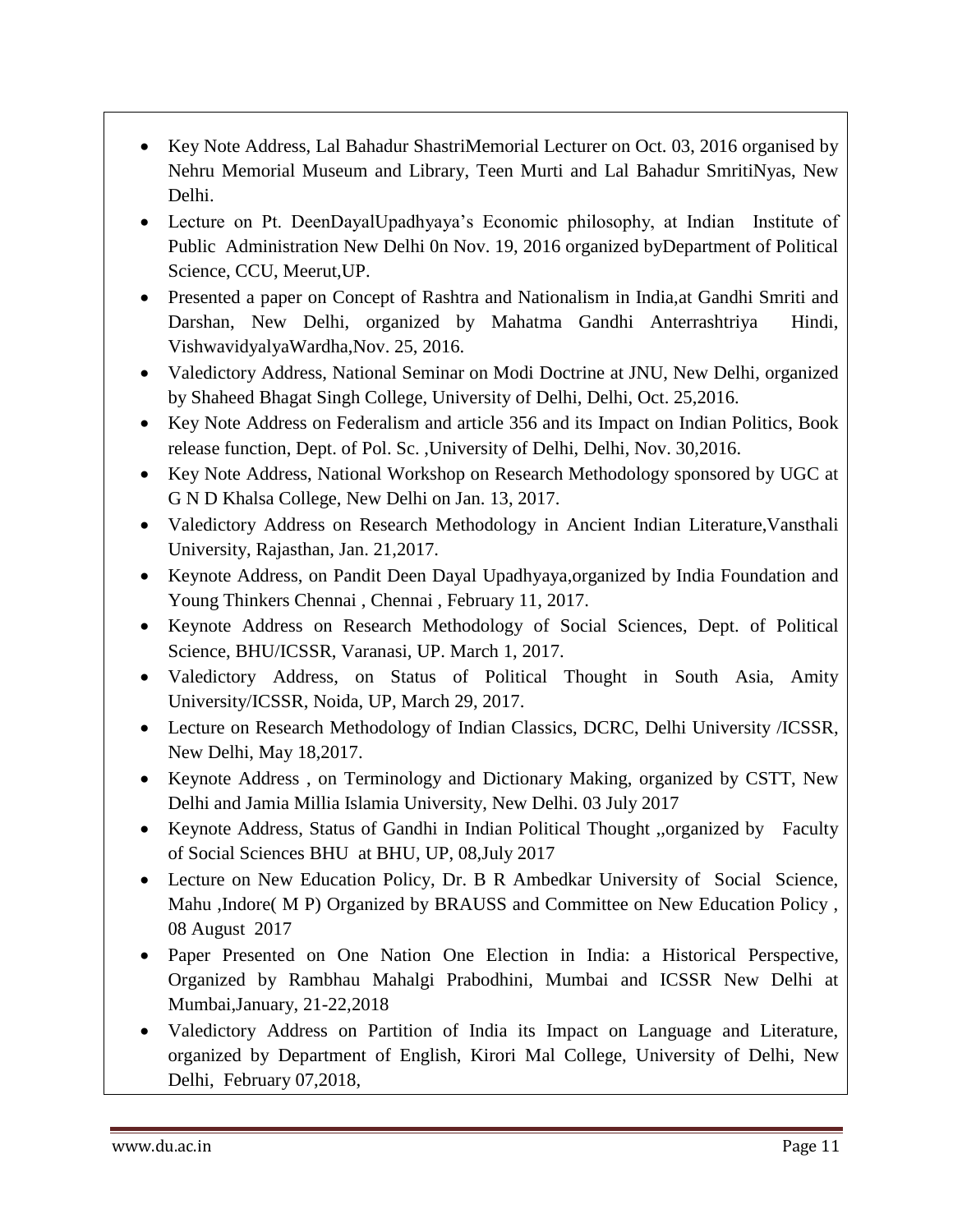- Participated as panelist on One Nation One Election, workshop organized by NMML and Panchjanja, New Delhi, February 28, 2018
- Lecture on "Office of Prime Minister and the Council of Ministers" Institute of Constitutional and Parliamentary Studies, New Delhi March ,17, 2018
- Dr. Ambedkar Memorial Lecture, on Idea of India of Dr. Ambedkar, Organized by Dr. Ambedkar Chair, BHU ,BHU, April, 14,2018
- Lecture, on Dr. Relevance of Dr. Ambedkar , organized by Exclusion Centre, BHU, April, 14, 2018

# **Special Lectures Delivered**

- PGDAV College, University of Delhi, January 26, 2015
- Aryabhat College, University of Delhi, January 23, 2015
- Gargi College, University of Delhi
- Shaheed Bhagat Singh College, University of Delhi, November 5,2015
- Kalindi College, University of Delhi, November 5,2015
- Atma Ram Sanatan Dharma College, University of Delhi, November 6,2015
- CPDHE Orientation Program , University of Delhi , 2014
- CPDHE Orientation Program , University of Delhi , 2015
- KiroriMal College, University of Delhi, Delhi, April, 23, 2016 on DR. B R Ambedkar on Education,
- PGDAV College, University of Delhi, Delhi, on Jan DhanYojana, Aug, 19, 2016.
- Rajdhani College, University of Delhi, Delhi, Textual Interpretations of Indian Classics, Department of Politial Science, Aug. 31, 2016.
- VivekaNandMahila College, University of Delhi, Delhi, on Reservation and Affirmative Actions, Ambedkar study circle, September,28,2016.
- DCRC, Delhi University, Research Methodology to research in Indian Classics, May 9, 2017, Delhi
- CSTT, Jamia Milia Islamia, on Importance of terminology in Ancient Classics, July 3,2017, New Delhi
- BHU, Social Exclusion Centre, on Research Methodology to study Indian Classics, July 8, 2017
- Lecture , on Political Philosophy of Deendayal Upadhyaya, Gautam Budha University, Greater Noida ,Sept. 15,2017
- Gargi College, Delhi University,on Secularism in India, Sept, 20, 2017
- ZHC, Delhi University, on Gandhi, Nov. 1, 2017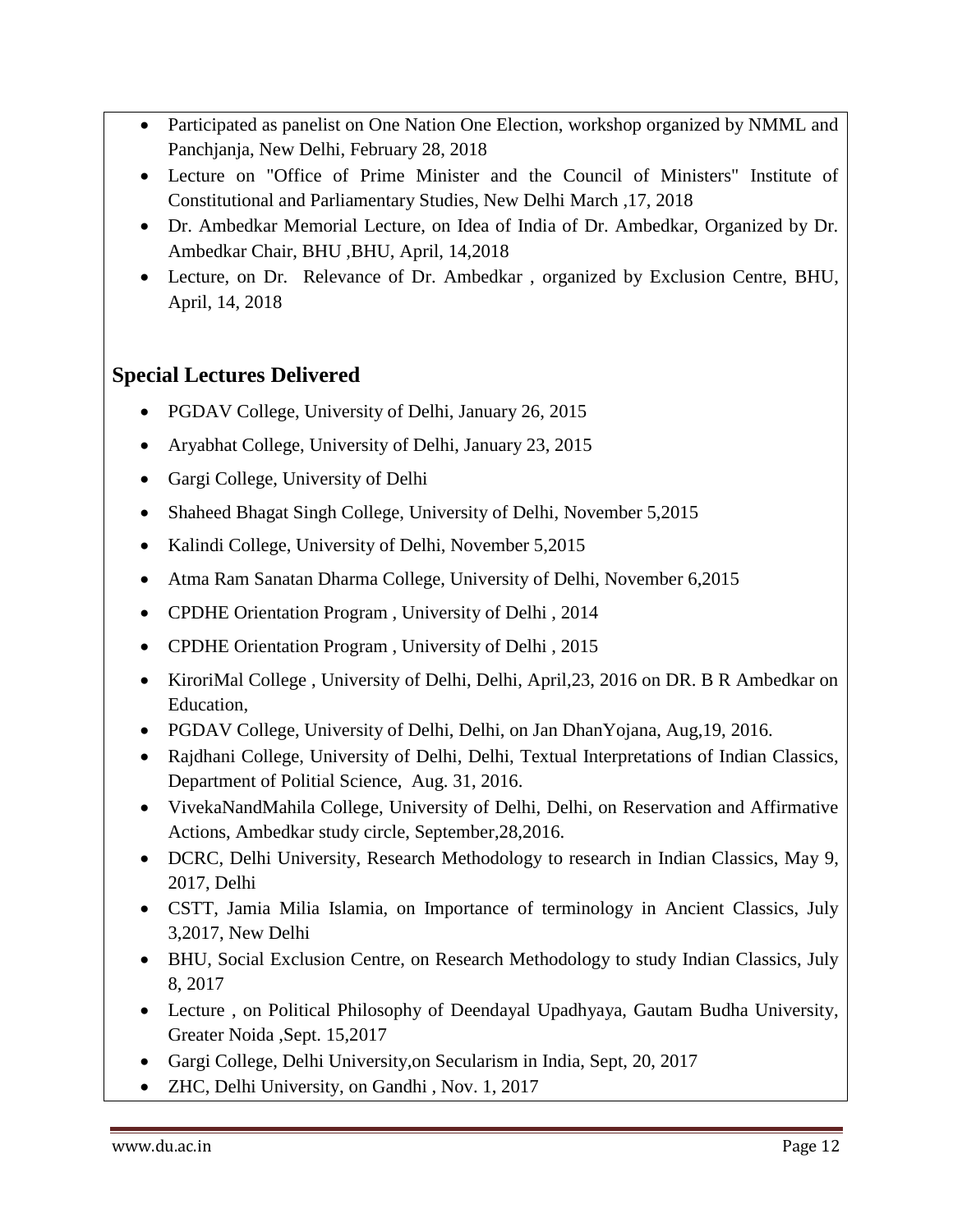- CPDHE, Delhi University, on Deendayal Upadhyaya, December .1, 2017
- Vanasthali Vishvavidyalaya, Capacity Building Prog. On Knowledge Tradition of India, December .11, 2017
- Amity University, on Pandit Deen Dayal Upadhyay and his Concept of Integral Humanism , December 20, 2017
- Lecture, on Research Methodology to Research on Indian Classics, organized by, HRDC,Punjab University, Chandigarh, UT, MAY, 25,2018
- Lecture, on Indian Knowledge Tradition, organized by, HRDC, Punjab University, Chandigarh, UT, MAY, 25,2018
- Lecture. Lecture, on Indian Knowledge Tradition and Research Methodology of Classics, JNU,HRDC, JNU ,New Delhi10 Aug.2018
- $\bullet$

## **Seminars Organized**

- Convener, National Seminar; The Indian Perspective at Mythic Society, Bangalore, 7-8, September, 2013
- Convener, National Seminar, "Cultural nationalism: The Indian Perspective" Lucknow, 17- 18 October, 2013
- Member, Organizing Committee and Moderator; National Seminar o "Energy Challenges" of 21<sup>st</sup> Century: Bio-Fuel a Solution", 2-3 September, 2003, NASC Complex, Pusa Institute, New Delhi
- Convener, "Ambedkar Memorial Lecture", Dr. Ambedkar Chair in Social Justice, Indian Institute of Public Administration, December 30, 2014
- Convener, National Seminar, "Integral Humanism", Indian Institute of Public Administration, New Delhi, 25-26, October, 2014
- Convener, National Seminar, "Dalit Agenda for  $21<sup>st</sup>Century$ ", Indian Institute of Public Administration, 11-12 April, 2015
- Organizing Secretary, 3rd International Conference on "Dhamma Dhamma" (Indore), Organized by culture ministry, Government of Madhya Pradesh and India Foundation
- Convener, National Seminar, "Integral Humanism", Indian Institute of Public Administration, New Delhi, 25-26, October, 2014.
- Convener, National Seminar, "Dalit Agenda for 21<sup>st</sup>Century", Indian Institute of Public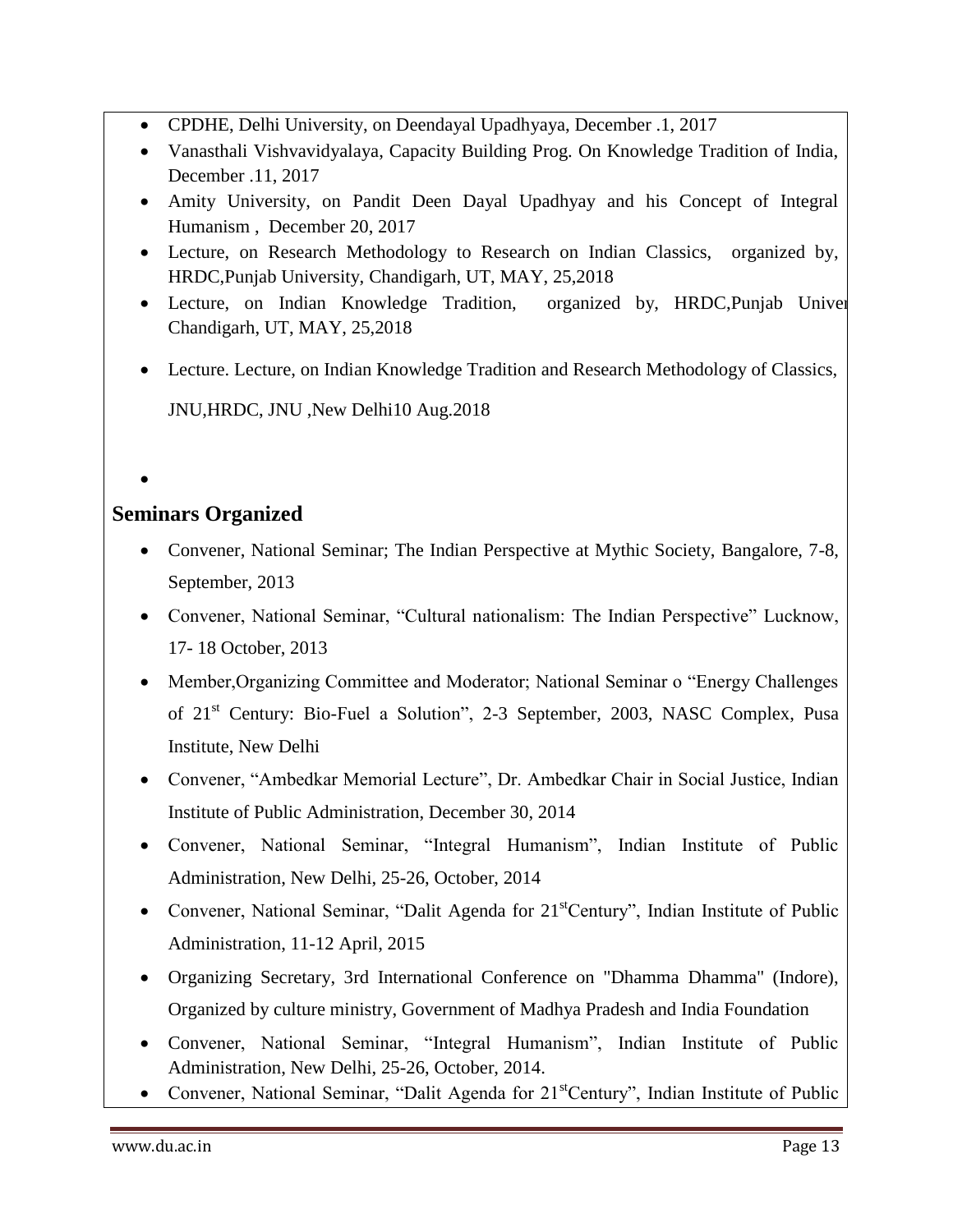Administration, 11-12 April, 2015.

- Organizing Secretary, 3rd International Conference on "DhammaDhamma" (Indore), Organized by culture ministry, Government of Madhya Pradesh and India Foundation.
- Organizing Secretary, 4th International Conference on "Dhamma Dhamma" (Bhopal), Organ by culture ministry, Government of Madhya Pradesh ,Sanchi University.Nov.1016
- Convener, Gyan Sangam, International Conference, 26-27 March 2017, organized MAIT,Rohini, New Delhi
- Organizing Secretary,  $4^{\text{th}}$ . International Conference on "Dhamma Dhamma" (Nalanda, Raj Organized by Nalanda University, Ministry of External Affairs, Government of India and I Foundation, New Delhi , December 30- January 01. 2017-18
- Convener,National Seminar, One Nation One Election, organized by Rambhau Mahalgi Prabodhini, Mumbai, ICSSR, January, 21-22, 2018
- Convener, National Conference on Nationalist Discourse on Inclusion, 4-5 August 2018 at IGNOU, in collaboration with IGNOU, New Delhi in Behalf of Prajna Pravah, Delhi.

Research Projects (Major Grants/Research Collaboration)

## **Minor Research Project:**

―ChakravartiRajgopalacharikaRajnitikDarshan: LoktantrakiAvdharnakeVisheshSandarbh Mein" June 1999 to March 2000, sponsored by University Grants Commission, New Delhi

**Major Research Project:**

- **Pandit Jawaharlal Nehru's interventions in Constituent Assembly on the Framing of the Constitution**, sponsored by Dr. Ambedkar Foundation, Ministry of Social Justice & Empowerment,Government of India, New Delhi, 2014-15
- **Dr. B. R. Ambedkar's interventions in Constituent Assembly on the Framing**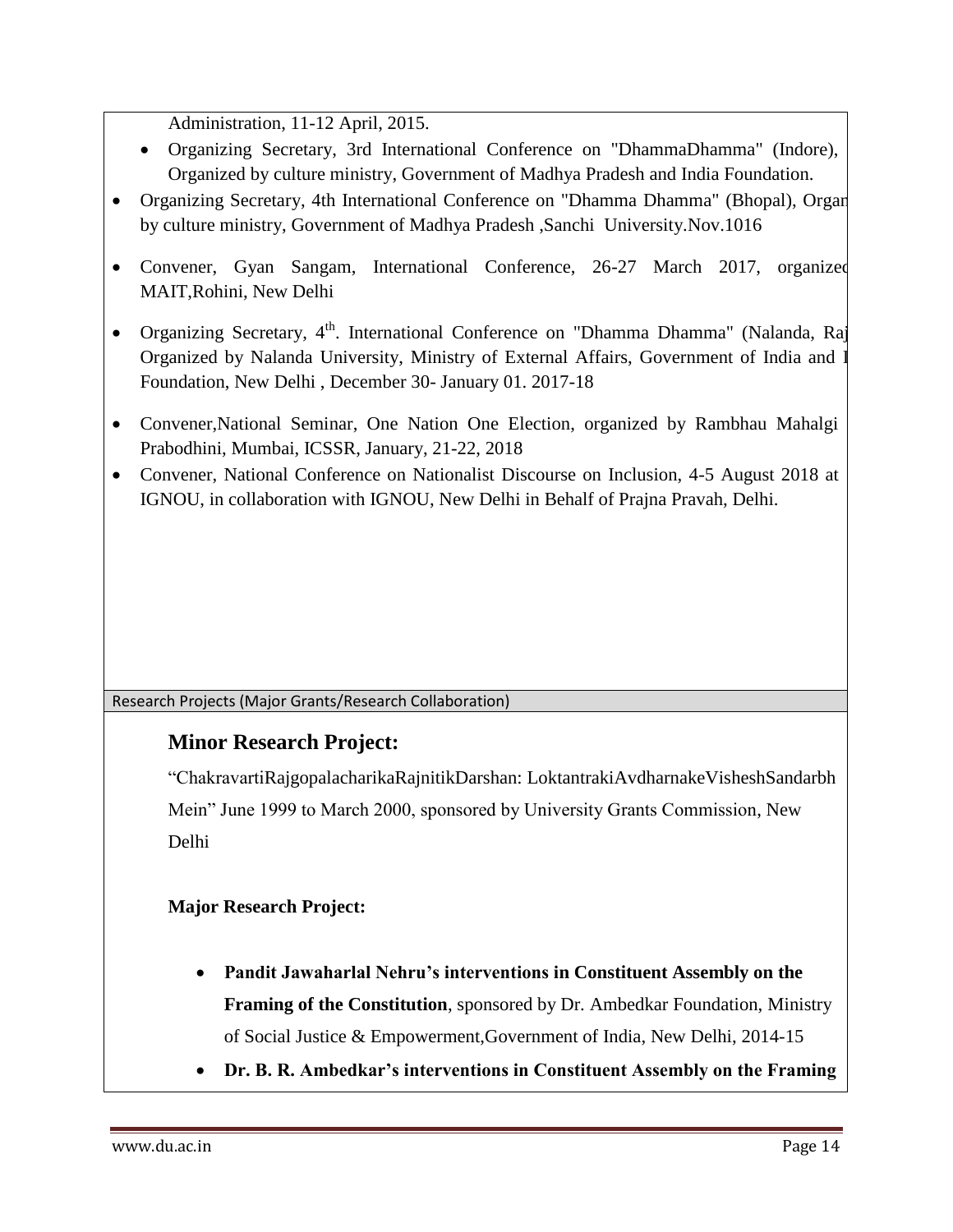**of the Constitution**, sponsored by Dr. Ambedkar Foundation, Ministry of Social Justice & Empowerment, Government of India, New Delhi, 2014-15

- **Indira Gandhi(1965-84): Speeches, Initiatives on Empowerment of the Scheduled Castes and Scheduled Tribes**, sponsored by Dr. Ambedkar Foundation, Ministry of Social Justice & Empowerment, Government of India, New Delhi, 2014-15
- On Going, Research & development grant on **Political Thought in Ancient Indian Literature, 2015-2016**, Department of Political Science, Research Council, University of Delhi, Delhi, Delhi

## **Projects of National Importance**

- **Glossary of Political Science,** project of Commission for Scientific &Technical Terminology,(Higher Education Branch) Ministry of Human Resource Development, Government of India, New Delhi( Nov.2015)
- **Fundamentals of Political Science,** project of Commission for Scientific & Technical Terminology,(Higher Education Branch ) Ministry of Human Resource Development, Government of India, New Delhi (March 2016)

Awards and Distinctions

Association With Professional Bodies

- Life Member, Indian Institute of Public Administration, New Delhi
- Life Member, Indian Political Science Association, India
- Life Member, APPPA alumni Association, Indian Institute of Public Administration, New Delhi

Other Activities

- Political Science (Pol. Sc.-5) March 10-30, 1999, CPDHE, University of Delhi, Delhi
- Political Science, (Pol. Sc.-6) Oct. 8-27, 2001, UGC/ ASC/ CPDHE, University of Delhi,